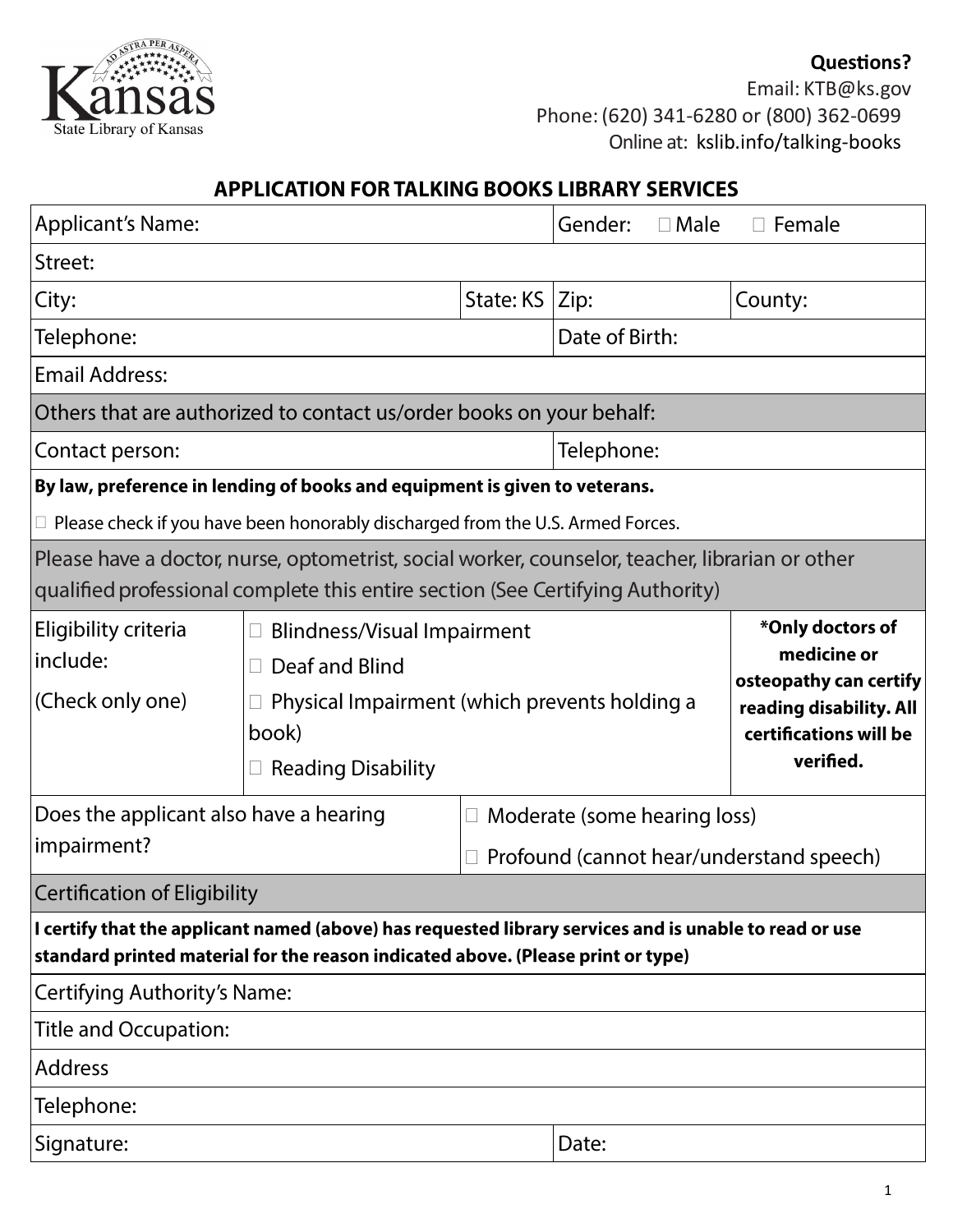| Language:                                                                                                            | English<br>$\Box$ Spanish<br>$\Box$ Other                                                                                               |                       |  |  |  |
|----------------------------------------------------------------------------------------------------------------------|-----------------------------------------------------------------------------------------------------------------------------------------|-----------------------|--|--|--|
| <b>Services</b><br>Requested:                                                                                        | $\Box$ Audio<br>Please send information about BARD (Braille & Audio Reading Download)<br>Reading materials in Braille                   |                       |  |  |  |
| <b>Playback Equipment and Accessories</b>                                                                            |                                                                                                                                         |                       |  |  |  |
| <b>Player Selection:</b>                                                                                             | Basic-allows for listening to books & magazines                                                                                         | $\Box$ I have my own  |  |  |  |
| (choose one)                                                                                                         | $\Box$ Enhanced—allows for navigation by chapters/                                                                                      | <b>NLS</b> authorized |  |  |  |
|                                                                                                                      | bookmarks                                                                                                                               | device                |  |  |  |
| Accessories:                                                                                                         | $\Box$ Headphones (only for use where speakers are not permitted)<br>$\Box$ Pillow "speaker" (issued solely to readers confined to bed) |                       |  |  |  |
|                                                                                                                      |                                                                                                                                         |                       |  |  |  |
| <b>Book Selection</b>                                                                                                |                                                                                                                                         |                       |  |  |  |
| I do not wish to receive books that contain:<br>$\Box$ Violence<br>$\square$ Sex<br><b>Strong Language</b><br>$\Box$ |                                                                                                                                         |                       |  |  |  |
| Select one of the                                                                                                    | $\Box$ Please select books for me in the categories checked below.                                                                      |                       |  |  |  |
| following:                                                                                                           | I will select titles from Talking Books catalogs and/or online services.<br>$\Box$                                                      |                       |  |  |  |
|                                                                                                                      | $\Box$ I will download my own materials.                                                                                                |                       |  |  |  |
| Reading Preferences of Applicant: (check all that apply) To best serve you, some suggested                           |                                                                                                                                         |                       |  |  |  |
| subjects are listed below.                                                                                           |                                                                                                                                         |                       |  |  |  |
| <b>Animals</b><br>$\Box$ Christian Fiction $\Box$ Historical Fiction $\Box$ Mystery<br><b>Science Fiction</b>        |                                                                                                                                         |                       |  |  |  |
| Biographies $\square$ Clean Reads<br><b>History</b><br>$\Box$ Western<br>$\Box$<br>Romance                           |                                                                                                                                         |                       |  |  |  |
| Favorite Author(s)                                                                                                   |                                                                                                                                         |                       |  |  |  |
| and/or Subject(s):                                                                                                   |                                                                                                                                         |                       |  |  |  |
| To return application, fold and secure, so that the Library's address shows on the outside.                          |                                                                                                                                         |                       |  |  |  |

State Library of Kansas

Kansas Talking Books-Box 4055 **Emporia State University** 1 Kellogg Circle Emporia KS 66801-5415

1st Class Stamp